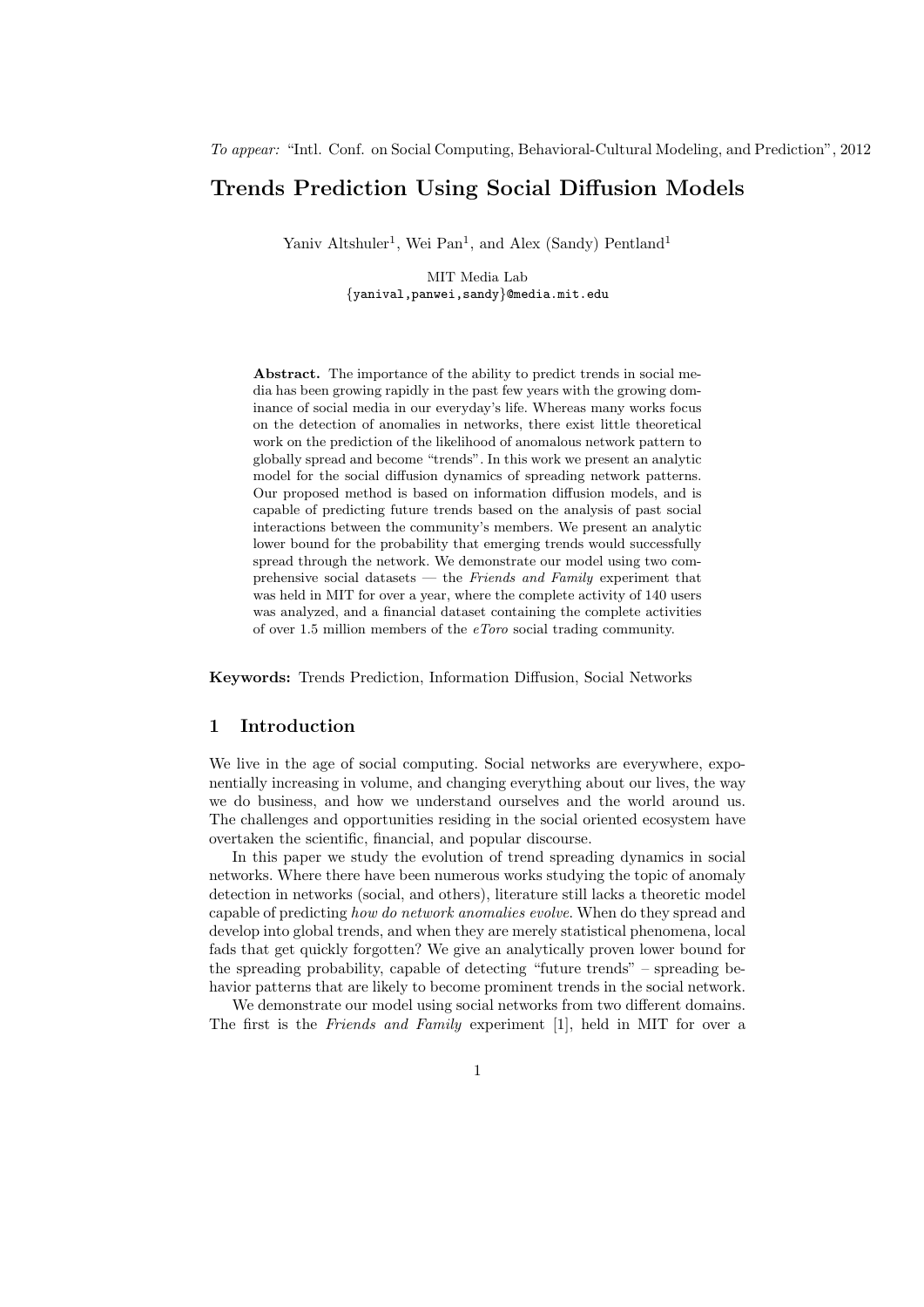year, where the complete activity of 140 users was analyzed, including data concerning their calls, SMS, MMS, GPS location, accelerometer, web activity, social media activities, and more. The second dataset contains the complete financial transactions of the *eToro community* members – the world's largest "social trading" platform, allowing users to trade in currency, commodities and indices by selectively copying trading activities of prominent traders.

The rest of the paper is organized as follows : Section 2 discusses related works. The information diffusion model is presented in Section 3 and its applicability is demonstrated in Section 4, while concluding remarks are given in Section 5.

## **2 Related Work**

**Diffusion Optimization**. Analyzing the spreading of information has long been the central focus in the study of social networks for the last decade [2] [3]. Researchers have explored both the offline networks structure by asking and incentivizing users to forward real mails and E-mails [4], and online networks by collecting and analyzing data from various sources such as *Twitter* feeds [5].

The dramatic effect of the network topology on the dynamics of information diffusion in communities was demonstrated in works such as [6] [7]. One of the main challenges associated with modeling of behavioral dynamics in social communities stems from the fact that it often involves stochastic generative processes. While simulations on realizations from these models can help explore the properties of networks [8], a theoretical analysis is much more appealing and robust. The results presented in this work are based on a pure theoretical analysis.

The identity and composition of an initial "seed group" in trends analysis has also been the topic of much research. Kempe et al. applied theoretical analysis on the seeds selection problem [9] based on two simple adoption models: *Linear Threshold Model* and *Independent Cascade Model*. Recently, Zaman et al. developed a method to trace rumors back in the topological spreading path to identify sources in a social network [10], and suggest that methods can be used to locate influencers in a network. Some scholars express their doubts and concerns for the influencer-driven viral marketing approach, suggesting that "everyone is an influencer" [11], and companies "should not rely on it" [12]. They argue that the content of the message is also important in determining its spreads, and likely the adoption model we were using is not a good representation for the reality.

Our work, on the other hand, focuses on predicting emerging trends given a current snapshot of the network and adoption status, rather than finding the most influential nodes. We provide a lower bound for the probability that an emerging trend would spread throughout the network, based on the analysis of the diffusion process outreach, which is largely missing in current literature.

**Adoption Model**. A fundamental building block in trends prediction that is not yet entirely clear to scholars is the adoption model, modeling individuals' behavior based on the social signals they are exposed to. Centola has shown both theoretical and empirically that a complex contagion model is indeed more precise for diffusion [13, 14]. Different adoption models can dramatically alter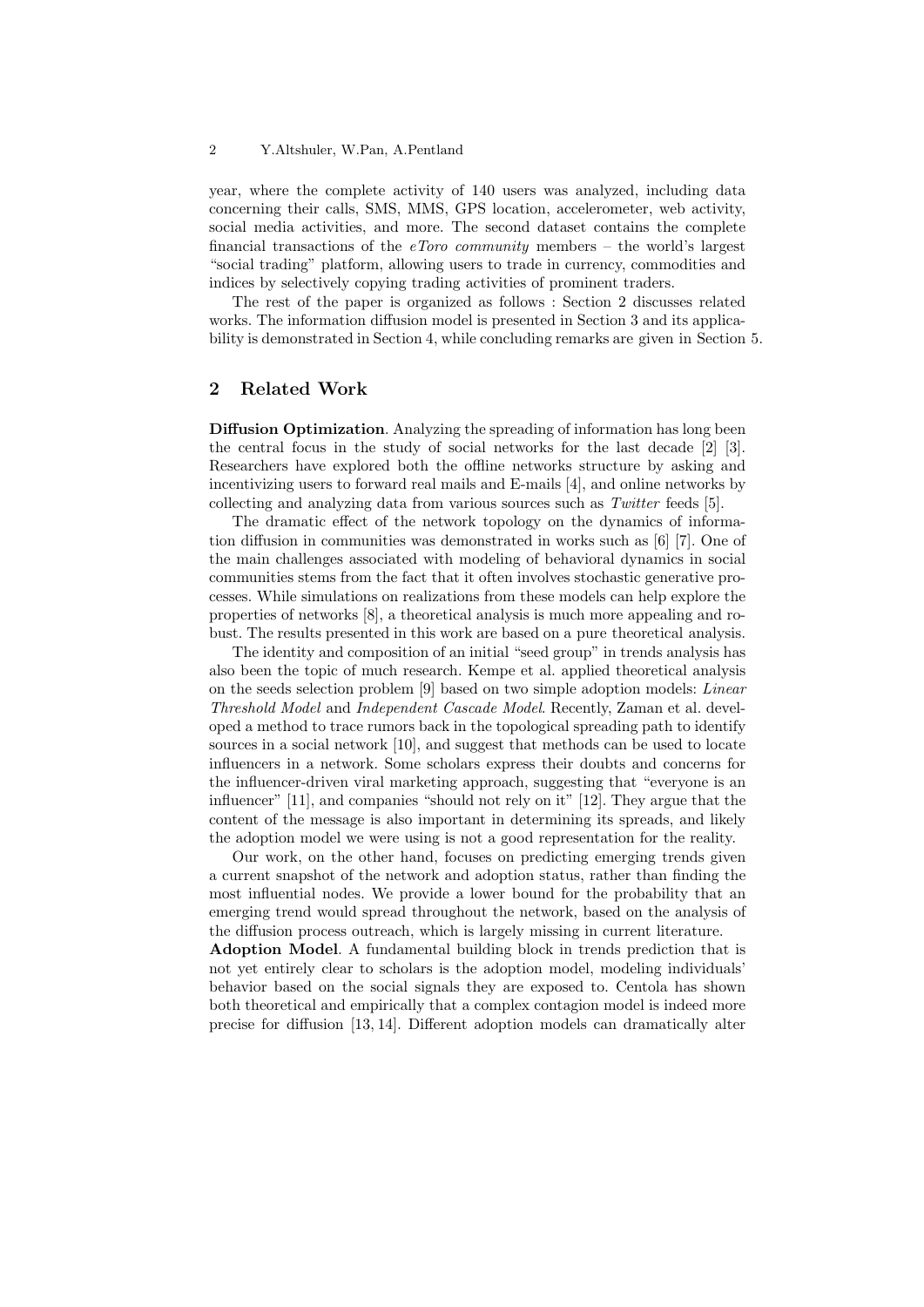the model outcome [15]. In fact, a recent work on studying mobile application diffusions using mobile phones demonstrated that in real world the diffusion process is a far more complicated phenomenon, and a more realistic model was proposed in [16]. Our results also incorporate this realistic diffusion model. **Trends Prediction and Our Proposed Model**. In this work we study the following question : Given a snapshot of a social network with some behavior occurrences (i.e. an emerging trend), what is the probability that these occurrences (seeds) will result in a viral diffusion and a wide-spread trend (or alternatively, dissolve into oblivion). Though this is similar to the initial seed selection problem [9], we believe that the key factor to succeed in a viral marketing campaign optimization is a better analytical model for the diffusion process itself.

The main innovation of our model is the fact that it is based on a fully analytical framework with a scale-free network model. Therefore, we manage to overcome the dependence on simulations for diffusion processes that characterizes most of the works in this field [6, 17]. We are able to do so by decomposing the diffusion process to the transitive random walk of "exposure agents" and the local adoption model based on [16]. While there are some works that analyze scale-free network [18] most of them come short to providing accurate results, due to the fact that they calculate the expected values of the global behaviors dynamics. Due to strong "network effect" however, many real world networks display much less coherent patterns, involving local fluctuations and high variance in observed parameters, rendering such methods highly inaccurate and sometimes impractical. Our analysis on the other hand tackles this problem by modeling the diffusion process on scale-free networks in a way which takes into account such interferences, and can bound their overall effect on the network.

## **3 Trend Prediction in Social Networks**

One of the main difficulties of trends-prediction stems from the fact that the first spreading phase of "soon to be global trends" demonstrates significant similarity to other types of anomalous network patterns. In other words, given several observed anomalies in a social network, it is very hard to predict which of them would result in a wide-spread trend and which will quickly dissolve into oblivion.

We model the community, or social network, as a graph *G*, that is comprised of *V* (the community's members) and *E* (social links among them). We use *n* to denote the size of the network, namely  $|V|$ . In this network, we are interested in predicting the future behavior of some observed anomalous pattern *a*. Notice that *a* can refer to a growing use of some new web service such as *Groupon*, or alternatively a behavior such as associating oneself with the "*99% movement*".

Notice that "exposures" to trends are transitive. Namely, an "exposing" user generates "exposure agents" which can be transmitted on the network's social links to "exposed users", which can in turn transmit them onwards to their friends, and so on. We therefore model trends' exposure interactions as movements of random walking agents in a network, assuming that very user that was exposed to a trend *a* generates  $\beta$  such agents, on average.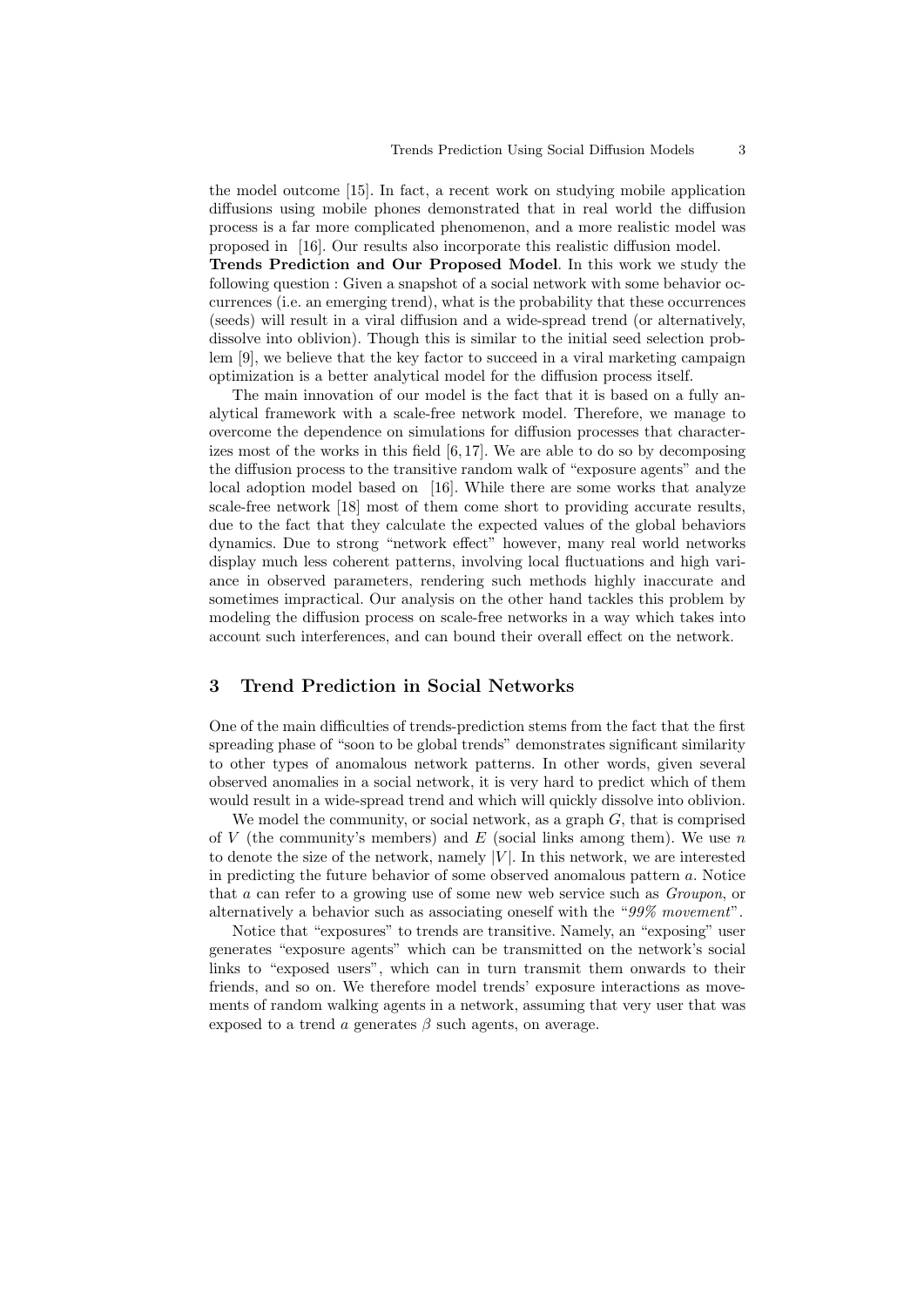We assume that our network is (or can be approximated by) a scale free network  $G(n, c, \gamma)$ , namely, a network of *n* users where the probability that user *v* has *d* neighbors follows a power law :

$$
P(d) \sim c \cdot d^{-\gamma}
$$

We also define the following properties of the network :

**Definition 1.** Let  $V_a(t)$  denote the group of network members that at time t *advocate the behavior associated with the potential trend a.*

**Definition 2.** Let us denote by  $\beta > 0$  the average "diffusion factor" of a trend *a. Namely, the average number of friends a user who have been exposed to the trend will be talking about the trend with (or exposing the trend in other ways).*

**Definition 3.** Let  $P_{\Delta}$  be defined as the probability that two arbitrary members *of the network vertices have degrees ratio of ∆ or higher :*

$$
P_{\Delta} \triangleq Prob[deg(u) > \Delta \cdot deg(v)]
$$

**Definition 4.** We denote by  $\sigma$ <sub>−</sub> the "low temporal resistance" of the network :

$$
\forall t, \Delta_t \qquad , \qquad \sigma_- \triangleq \max \left\{ 1 \le \Delta \mid 1 - e^{-\Delta \cdot \frac{\beta^{\Delta t} \cdot |V_a(t)|}{n}} \cdot (1 - P_{\Delta}) \right\}
$$

**Definition 5.** Let  $P_{Local-Adopt}(a, v, t, \Delta_t)$  denote the probability that at time  $t + \Delta_t$  *the user v had adopted trend a (for some values of t and*  $\Delta_t$ ). This *probability may be different for each user, and may depend on properties such as the network's topology, past interactions between members, etc.*

**Definition 6.** *Let PLocal denote that expected value of the local adoption probability throughout the network :*

$$
P_{Local} = \underset{u \in V}{\mathrm{E}} \left[ P_{Local-Adopt}(a, u, t, \Delta_t) \right]
$$

**Definition 7.** Let us denote by  $P_{Trend}(\Delta_t, \frac{V_a(t)}{n}, \varepsilon)$  the probability that at time  $t + \Delta_t$  *the group of network members that advocate the trend a has at least*  $\varepsilon \cdot n$ *members (namely, that*  $|V_a(t + \Delta_t)| \geq \varepsilon \cdot n$ ).

We assume that the seed group of members that advocate a trend at time *t* is randomly placed in the network. Under this assumption we can now present the main result of this work : the lower bound over the prevalence of an emerging trend. Note that we use *PLocal−Adopt* as a modular function in order to allow future validation in other environments. The explicit result is given in Theorem 2.

**Theorem 1.** For any value of  $\Delta_t$ ,  $|V_a(t)|$ , n,  $\varepsilon$ , the probability that at time *t* + *∆<sup>t</sup> at least ϵ portion of the network's users would advocate trend a is lower bounded as follows :*

$$
P_{Trend}\left(\varDelta_t,\frac{|V_a(t)|}{n},\varepsilon\right)\geq P_{Local}^{\varepsilon\cdot n}\cdot\left(1-\varPhi\left(\frac{\sqrt{n}\cdot(\varepsilon-\tilde{P_-})}{\sqrt{\tilde{P_-}(1-\tilde{P_-})}}\right)\right)
$$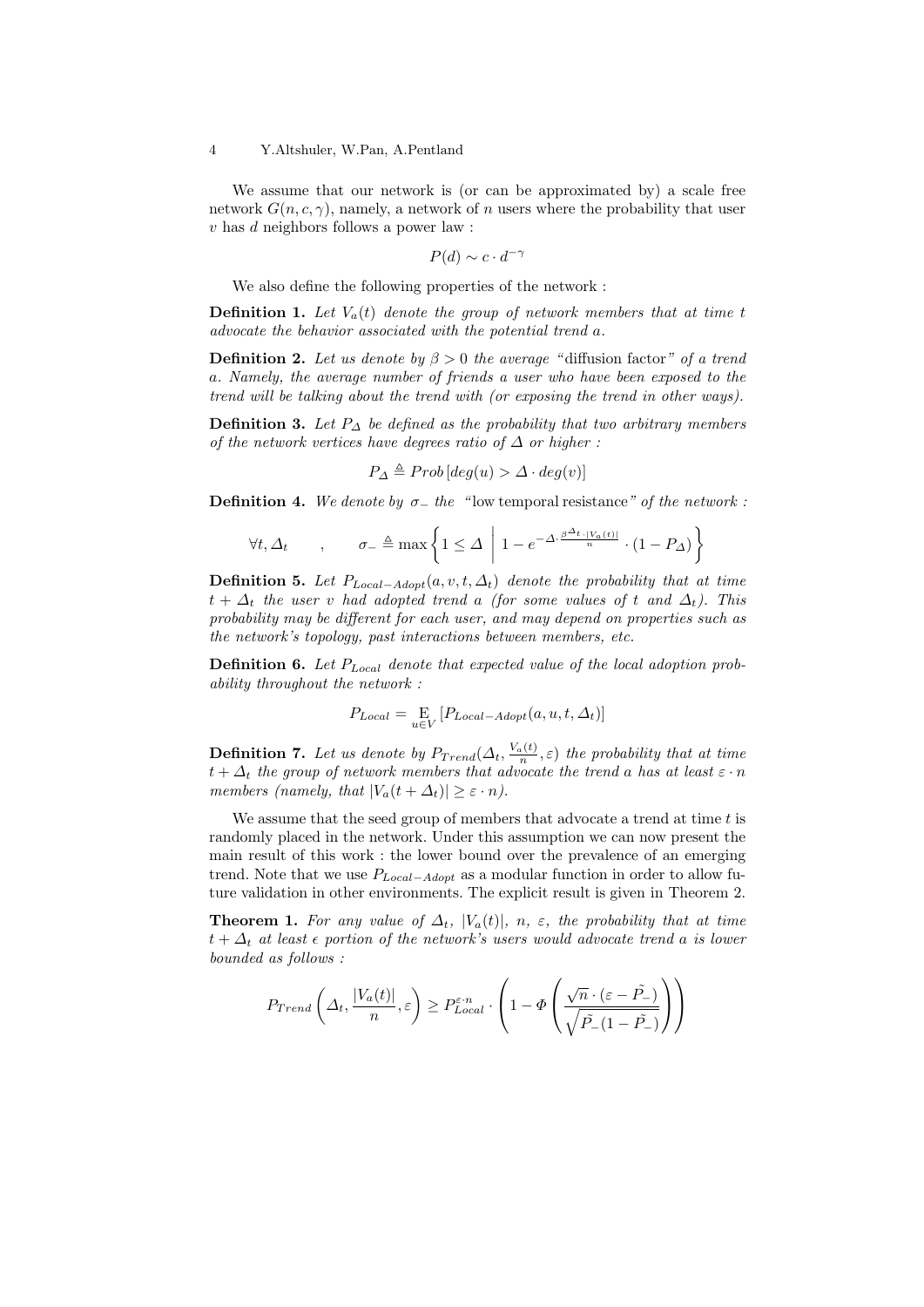*where :*

$$
\tilde{P}_{-} = e^{-\left(\frac{\Delta_t \cdot \sigma_{-}}{2} - \rho_{opt_{-}} + \frac{\rho_{opt_{-}}^2}{2\Delta_t \cdot \sigma_{-}}\right)}
$$

*and where :*

$$
\rho_{opt_{-}} \triangleq \underset{\rho}{\text{argmin}} \left( P_{Local}^{\varepsilon \cdot n} \cdot P_{Trend} \left( \Delta_t, \frac{|V_a(t)|}{n}, \varepsilon \right) \right)
$$

*and provided that :*

$$
\rho_{opt_-}<\varDelta_t\cdot\sigma_-
$$

*and as*  $\sigma$ <sub>−</sub> *depends on*  $P_{\Delta}$ *, using the following bound :* 

$$
\forall v, u \in V \quad , \quad P_{\Delta} \le \frac{c^2 \cdot \Delta^{1-\gamma}}{2\gamma^2 - 3\gamma + 1}
$$

*Proof. See Appendix for the complete proof of the Theorem*

Recent studies examined the way influence is being conveyed through social links. In [16] the probability of network users to install applications, after being exposed to the applications installed by the friends, was tested. This behavior was shown to be best modeled as follows, for some user *v* :

$$
P_{Local-Adopt}(a, v, t, \Delta_t) = 1 - e^{-(s_v + p_a(v))}
$$
\n(1)

Exact definitions and methods of obtaining the values of  $s_v$  and  $w_{v,u}$  can be found in [16]. The intuition of these network properties is as follows :

For every member  $v \in V$ ,  $s_v \geq 0$  captures the individual susceptibility of this member, regardless of the specific behavior (or trend) in question.  $p_a(v)$  denotes the *network potential* for the user *v* with respect to the trend *a*, and is defined as the sum of network agnostic "*social weights*" of the user *v* with the friends exposing him with the trend *a*.

Notice also that both properties are trend-agnostic. However, while *s<sup>v</sup>* is evaluated once for each user and is network agnostic,  $p_a(v)$  contributes network specific information and can also be used by us to decide the identity of the network's members that we would target in our initial campaign.

Using Theorem 1 we can now construct a lower bound for the success probability of a campaign, regardless of the specific value of  $\rho$ :

**Theorem 2.** For every  $\Delta_t$ ,  $|V_a(t)|$ ,  $n, \varepsilon$ , the probability that at time  $t + \Delta_t$  at *least*  $\epsilon$  *portion of the network's users advocate the trend*  $\alpha$  *is :* 

$$
P_{Trend}\left(\Delta_{t}, \frac{|V_{a}(t)|}{n}, \varepsilon\right) \ge e^{-\varepsilon \cdot n \cdot \xi_{G} \cdot \xi_{N}^{\rho opt}} \cdot \left(1 - \Phi\left(\sqrt{n} \cdot \frac{\varepsilon - \tilde{P}_{-}}{\sqrt{\tilde{P}_{-}(1 - \tilde{P}_{-})}}\right)\right)
$$

*where :*

$$
\tilde{P}_{-} = e^{-\left(\frac{\Delta_t \cdot \sigma_{-}}{2} - \rho_{opt_{-}} + \frac{\rho_{opt_{-}}^2}{2\Delta_t \cdot \sigma_{-}}\right)}
$$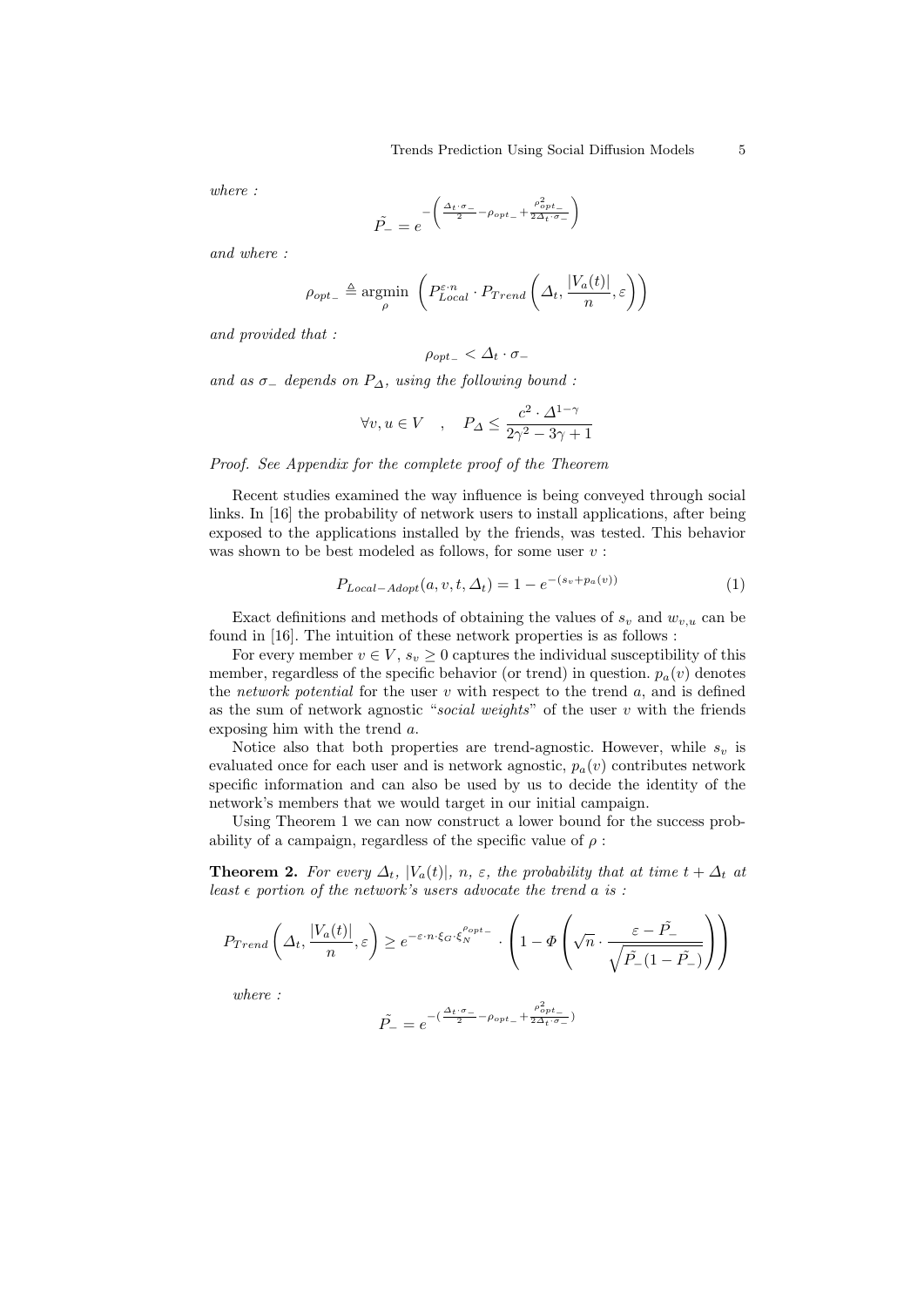*and where :*

$$
\rho_{opt_{-}} \triangleq \underset{\rho}{\operatorname{argmin}} \ \left(e^{-\varepsilon \cdot n \cdot \xi_G \cdot \xi_N^{\rho}} \cdot P_{Trend}\left(\varDelta_t, \frac{|V_a(t)|}{n}, \varepsilon\right)\right)
$$

*and provided that :*

$$
\rho_{opt_{-}} < \Delta_t \cdot \sigma_{-}
$$

*and where*  $\xi_G$  *denotes the network's* adoption factor *and*  $\xi_N$  *denotes the network's* influence factor *:*

$$
\xi_G = e^{-\frac{1}{n} \sum_{v \in V} s_v} \qquad , \qquad \xi_N = e^{-\frac{1}{n} \sum_{e(v,u) \in E} (\frac{w_{u,v}}{|Nv|} + \frac{w_{v,u}}{|Nu|})}
$$

*Proof. See complete proof in the Appendix.*

#### **4 Experimental Results**

We have validated our model using two comprehensive datasets, the *Friends and Family* dataset that studied the casual and social aspects of a small community of students and their friends in Cambridge, and the *eToro* dataset — the entire financial transactions of over 1.5M users of a "social trading;; community.

The datasets were analyzed using the model given in [16], based on which we have experimentally calculated the values of  $\beta$ *,*  $\xi$ *<sup><i>G*</sup></sub>,  $\xi$ <sub>*N*</sub> and  $\sigma$ <sup>*-*</sup>.

Figures 1 and 2 demonstrate the probabilistic lower bound for trend emergence, as a function of the overall penetration of the trend at the end of the time period, under the assumption that the emerging trend was observed in 5% of the population. In other words, for any given "magnitude" of trends, what is the probability that network phenomena that are being advocated by 5% of the network, would spread to this magnitude. Notice that although a longer spreading time slightly improve the penetration probability, the "maximal outreach" of the trend (the maximal rate of global adoption, with sufficient probability) is dominated by the topology of the network, and the local adoption features.

#### **5 Conclusions and Future Work**

In this work we have discussed the problem of trends prediction, that is  $\sim$  observing anomelous network patterns and predicting which of them would become a prominent trend, spreading successfully throughout the network. We have analyzed this problem using information diffusion techniques, and have presented a lower bound for the probability of a pattern to become a global trend in the network, for any desired level of spreading. In order to model the local interaction between members, we have used the results from [16] that studied the local social influence dynamics between members of social networks.

Though our work provides a comprehensive theoretical framework to understand trends diffusion in social networks, there are still a few challenges ahead. For example, we wish to extend our model to other network models such as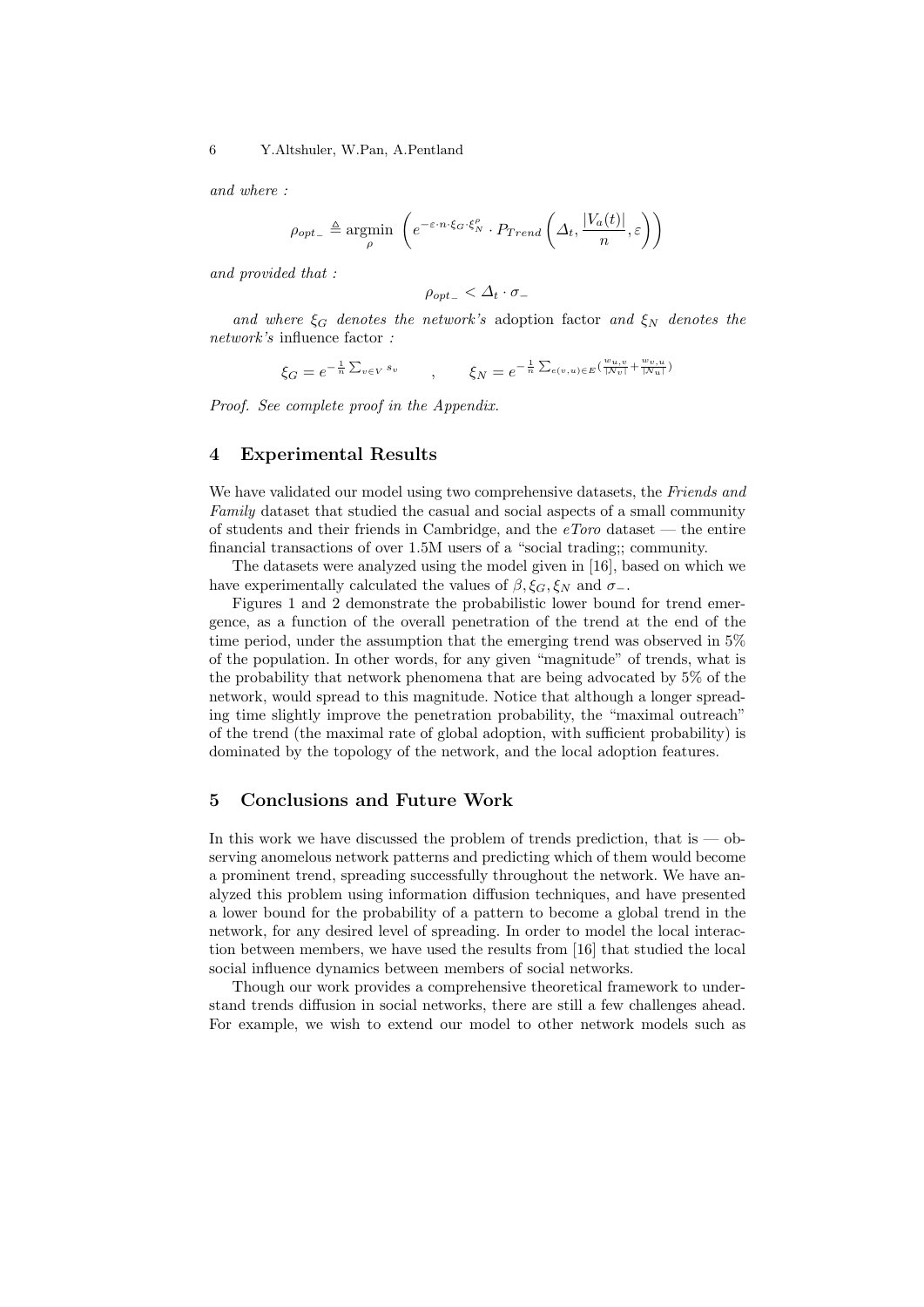

**Fig. 1.** Trends spreading potential in the *eToro* network, for various penetration rates. Initial seed group is defined as 5% of the population. Each curve represents a different time period, from 2 weeks to 6 weeks.



**Fig. 2.** Trends spreading potential in the *Friends and Family* network, for various penetration rates. Initial seed group is defined as 5% of the population. Each curve represents a different time period, from 2 weeks to 5 weeks.

Erdos-Renyi random networks, as well as Small World networks. This is essential as more evidences are suggesting that some communities involve complex structures that cannot be easily approximated using s simplistic scale-free model [19].

In addition, our results can be used in order to provide answers to other questions, such as what is the optimal group of members that should be used as a "seed group" in order to maximize the effects of marketing campaigns. Another example might be finding changes in the topology of the social network that would influence the information diffusion progress in a desired way (either to encourage or surpass certain emerging trends).

In order to achieve these goals we are planning a large-scale field test with a leading online social platform, that would give us access to collect more empirical supporting evidences, as well as conducting an active experiment in which we would try to predict trends in real time.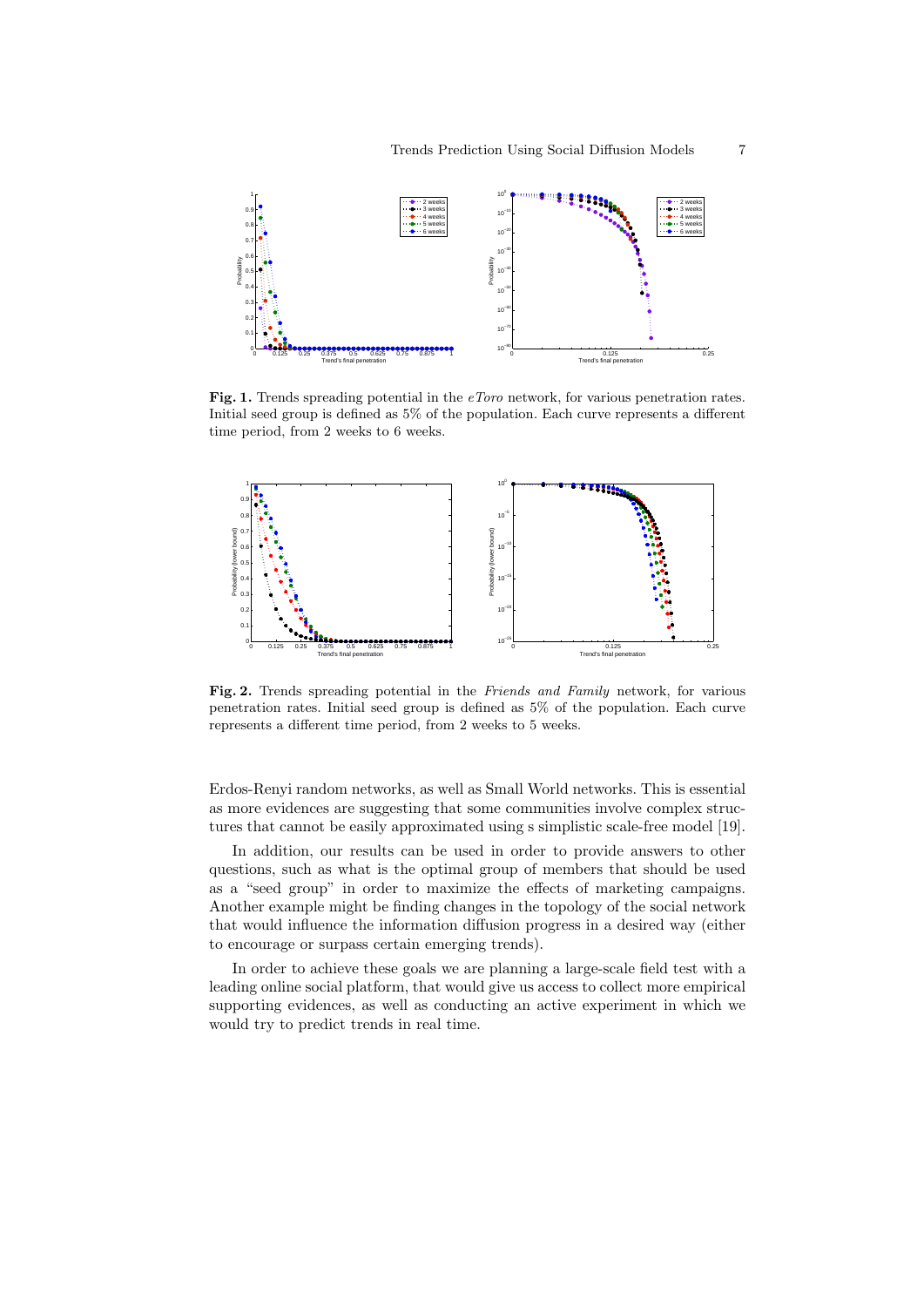Finally, we are interested in comparing the prediction obtained from our model with the actual semantics of the trends, to better understand the connection between the trends semantics and the diffusion process they undergo.

## **References**

- 1. N. Aharony, W. Pan, C. Ip, I. Khayal, A. Pentland, Social fmri: Investigating and shaping social mechanisms in the real world, Pervasive and Mobile Computing.
- 2. B. Huberman, D. Romero, F. Wu, Social networks that matter: Twitter under the microscope, First Monday 14 (1) (2009) 8.
- 3. J. Leskovec, L. Backstrom, J. Kleinberg, Meme-tracking and the dynamics of the news cycle, in: Proceedings of the 15th ACM SIGKDD international conference on Knowledge discovery and data mining, Citeseer, 2009, pp. 497–506.
- 4. P. Dodds, R. Muhamad, D. Watts, An experimental study of search in global social networks, Science 301 (5634) (2003) 827.
- 5. H. Kwak, C. Lee, H. Park, S. Moon, What is twitter, a social network or a news media?, in: Proceedings of the 19th international conference on World wide web, ACM, 2010, pp. 591–600.
- 6. H. Choi, S. Kim, J. Lee, Role of network structure and network effects in diffusion of innovations, Industrial Marketing Management 39 (1) (2010) 170–177.
- 7. V. Nicosia, F. Bagnoli, V. Latora, Impact of network structure on a model of diffusion and competitive interaction, EPL (Europhysics Letters) 94 (2011) 68009.
- 8. C. Herrero, Ising model in scale-free networks: A monte carlo simulation, Physical Review E 69 (6) (2004) 067109.
- 9. D. Kempe, J. Kleinberg, E. Tardos, Maximizing the spread of influence through a ´ social network, in: Proceedings of the ninth ACM SIGKDD international conference on Knowledge discovery and data mining, ACM, 2003, pp. 137–146.
- 10. D. Shah, T. Zaman, Rumors in a network: Who's the culprit?, Arxiv preprint arXiv:0909.4370.
- 11. E. Bakshy, J. Hofman, W. Mason, D. Watts, Everyone's an influencer: quantifying influence on twitter, in: Proceedings of the fourth ACM international conference on Web search and data mining, ACM, 2011, pp. 65–74.
- 12. D. Watts, J. Peretti, H. B. School, Viral marketing for the real world.
- 13. D. Centola, M. Macy, Complex contagions and the weakness of long ties, American Journal of Sociology 113 (3) (2007) 702.
- 14. D. Centola, The spread of behavior in an online social network experiment, science 329 (5996) (2010) 1194.
- 15. P. Dodds, D. Watts, Universal behavior in a generalized model of contagion, Physical Review Letters 92 (21) (2004) 218701.
- 16. W. Pan, N. Aharony, A. Pentland, Composite social network for predicting mobile apps installation, in: AAAI, 2011.
- 17. S. Banerjee, S. Mallik, I. Bose, Reaction diffusion processes on random and scalefree networks, Arxiv preprint cond-mat/0404640.
- 18. S. Meloni, A. Arenas, Y. Moreno, Traffic-driven epidemic spreading in finite-size scale-free networks, Proceedings of the National Academy of Sciences 106 (40) (2009) 16897.
- 19. J. Leskovec, J. Kleinberg, C. Faloutsos, Graphs over time: densification laws, shrinking diameters and possible explanations, in: Proceedings of the eleventh ACM SIGKDD international conference on Knowledge discovery in data mining, ACM, 2005, pp. 177–187.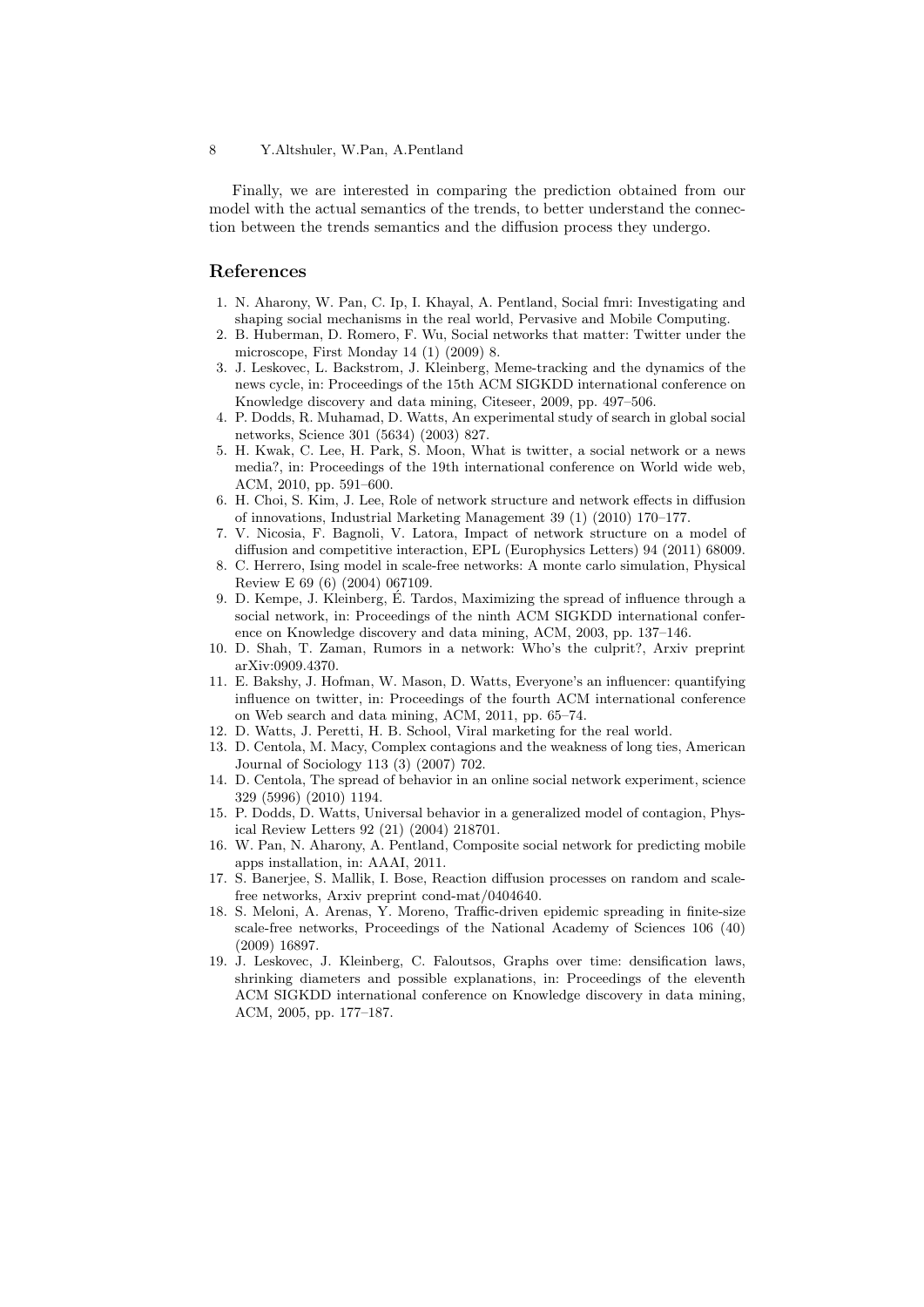# **Appendix**

## **A Proof of Theorem 1**

In order to prove Theorem 1 we shall require the following definitions :

**Definition 8.** Let  $\mathcal{N}_{v,a}(t)$  denote the number of friends of user *v* that at time *t are exposing v to the trend a (namely, the number of friends of v that at time t have been exposed to the trend a and are conveying this information to v).*

Note that "exposing" a neighbor to a trend does not necessarily mean advocating the same trend.

**Definition 9.** Let us denote by  $P_{\rho-Trend}(\Delta_t, \rho, \frac{|V_a(t)|}{n}, \varepsilon)$  the probability that at *time*  $t + \Delta_t$  *at least*  $\varepsilon \cdot n$  *members of the network have been exposed to the trend a by at least ρ of their friends.*

In addition, we define  $\rho_{opt-}$  that is used in the Theorem :

#### **Definition 10.**

$$
\rho_{opt_{-}} \triangleq \underset{\rho}{\operatorname{argmin}} \left( P_{Local}^{\varepsilon \cdot n} \cdot P_{Trend} \left( \Delta_t, \frac{|V_a(t)|}{n}, \varepsilon \right) \right)
$$

*We later see that the expression for*  $P_{Trend}$  *would refer to*  $\rho$ *. Using*  $\rho_{Opt}$  *we would later be able to omit this dependance.*

#### **Theorem 1.**

For any value of  $\Delta_t$ ,  $|V_a(t)|$ ,  $n, \varepsilon$ , the probability that at time  $t + \Delta_t$  at least *ϵ* portion of the network's users would advocate trend *a* is lower bounded as follows :

$$
P_{Trend}\left(\varDelta_t,\frac{|V_a(t)|}{n},\varepsilon\right) \ge P_{Local}^{\varepsilon\cdot n} \cdot \left(1-\varPhi\left(\frac{\sqrt{n}\cdot(\varepsilon-\tilde{P_-})}{\sqrt{\tilde{P}_-(1-\tilde{P}_-)}}\right)\right)
$$

where :

$$
\tilde{P_{-}}=e^{-\left(\frac{\varDelta_{t}\cdot\sigma_{-}}{2}-\rho_{opt_{-}}+\frac{\rho_{opt_{-}}^{2}}{2\varDelta_{t}\cdot\sigma_{-}}\right)}
$$

and provided that :

$$
\rho_{opt_{-}}<\varDelta_t\cdot\sigma_{-}
$$

*Proof.* We first assess the number of "agents" residing in adjacent vertices from some vertex *v* at any given time :

**Lemma 1.** *Let*  $v \in V$  *be an arbitrary user of the network G. Then :* 

$$
P\left[E_v[\mathcal{N}_{v,a}(t+\Delta_t)-\mathcal{N}_{v,a}(t)]=\eta\cdot\beta^{\Delta_t}\cdot\frac{|V_a(t)|}{n}\right]=c\cdot\eta^{-\gamma}
$$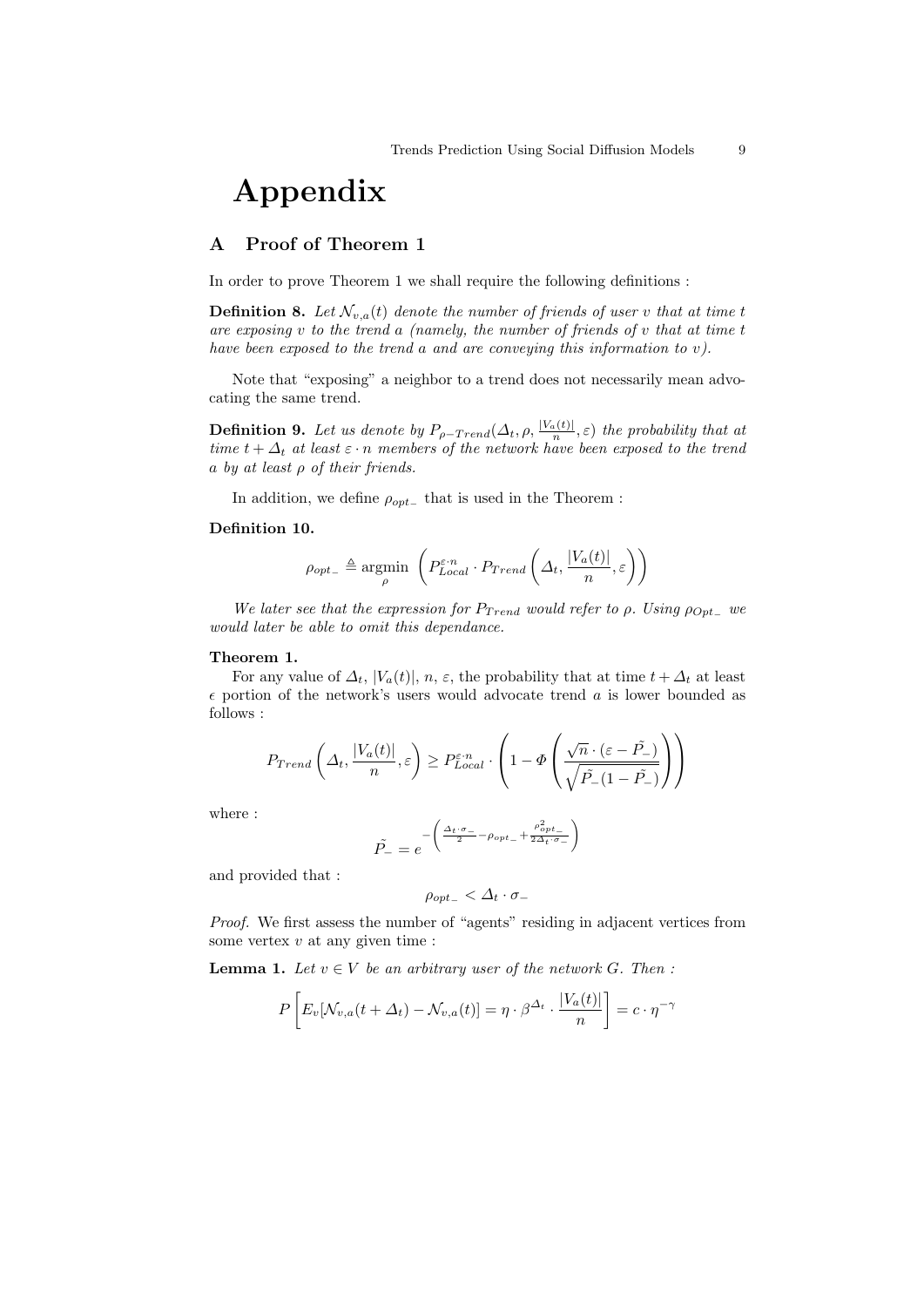*Proof. We assume that the movement of the agents in the network are random*<sup>1</sup> *. Hence :*

$$
\forall u \in V(G) , \ E[\text{number of agents residing on } u] = \frac{\# \text{of agents}}{n}
$$

At time *t* there are  $|V_a(t)|$  members of the network that advocate trend *a*. *Those members generate on average β "agents" that are sent along the social links to their friends, creating chains of length*  $\Delta_t$ *, and a total of*  $\beta^{\Delta_t} \cdot |V_a(t)|$ *active agents. Incorporating this with the distribution of the degrees, the rest is implied.*

The following Lemma produces the probability that two arbitrarily selected vertices would have degrees which differ in more than a certain threshold :

#### **Lemma 2.**

$$
\forall v,u \in V \quad , \quad P_{\varDelta} \leq \frac{c^2 \cdot \varDelta^{1-\gamma}}{2\gamma^2-3\gamma+1}
$$

*Proof. By definition :*

$$
P_{\Delta} = Prob[deg(u) \ge \Delta \cdot deg(v)] \le
$$

$$
\int_{1}^{\infty} \int_{\Delta}^{\infty} (Prob[deg(v) = j] \cdot Prob[deg(u) = m \cdot j] \, dm) \, dj
$$

*As the network is scale free, we can write :*

$$
P_{\Delta} = Prob[deg(u) \ge \Delta \cdot deg(v)] \le
$$

$$
\int_{1}^{\infty} \int_{\Delta}^{\infty} (c \cdot j^{-\gamma} \cdot c \cdot (m \cdot j)^{-\gamma} dm) \, dj \le
$$

$$
\int_{1}^{\infty} \left( \frac{c^{2} \cdot j^{-2\gamma} \cdot m^{-\gamma+1}}{1 - \gamma} \Big|_{m=\Delta}^{\infty} \right) dj \le
$$

$$
-\int_{1}^{\infty} \frac{c^{2} \cdot j^{-2\gamma} \cdot \Delta^{-\gamma+1}}{1 - \gamma} dj \le -\left. \frac{c^{2} \cdot j^{-2\gamma+1} \cdot \Delta^{1-\gamma}}{(1 - 2\gamma)(1 - \gamma)} \right|_{j=1}^{\infty} \le
$$

$$
\frac{c^{2} \cdot \Delta^{1-\gamma}}{(2\gamma - 1)(\gamma - 1)} \le \frac{c^{2} \cdot \Delta^{1-\gamma}}{2\gamma^{2} - 3\gamma + 1}
$$

**Lemma 3.** For any member  $v \in V$  at time  $t + \Delta_t$ , the probability that *v* will be *exposed at the next time-step to the trend*  $a$  *<i>is at least*  $\sigma$ <sup> $-$ </sup>.

 $1$  People may sustain different kinds of influence from different members of their immediate social network. However, once users had already adopted a trend, the source of influence that caused their behavioral change has no effect on way they would later affect their friends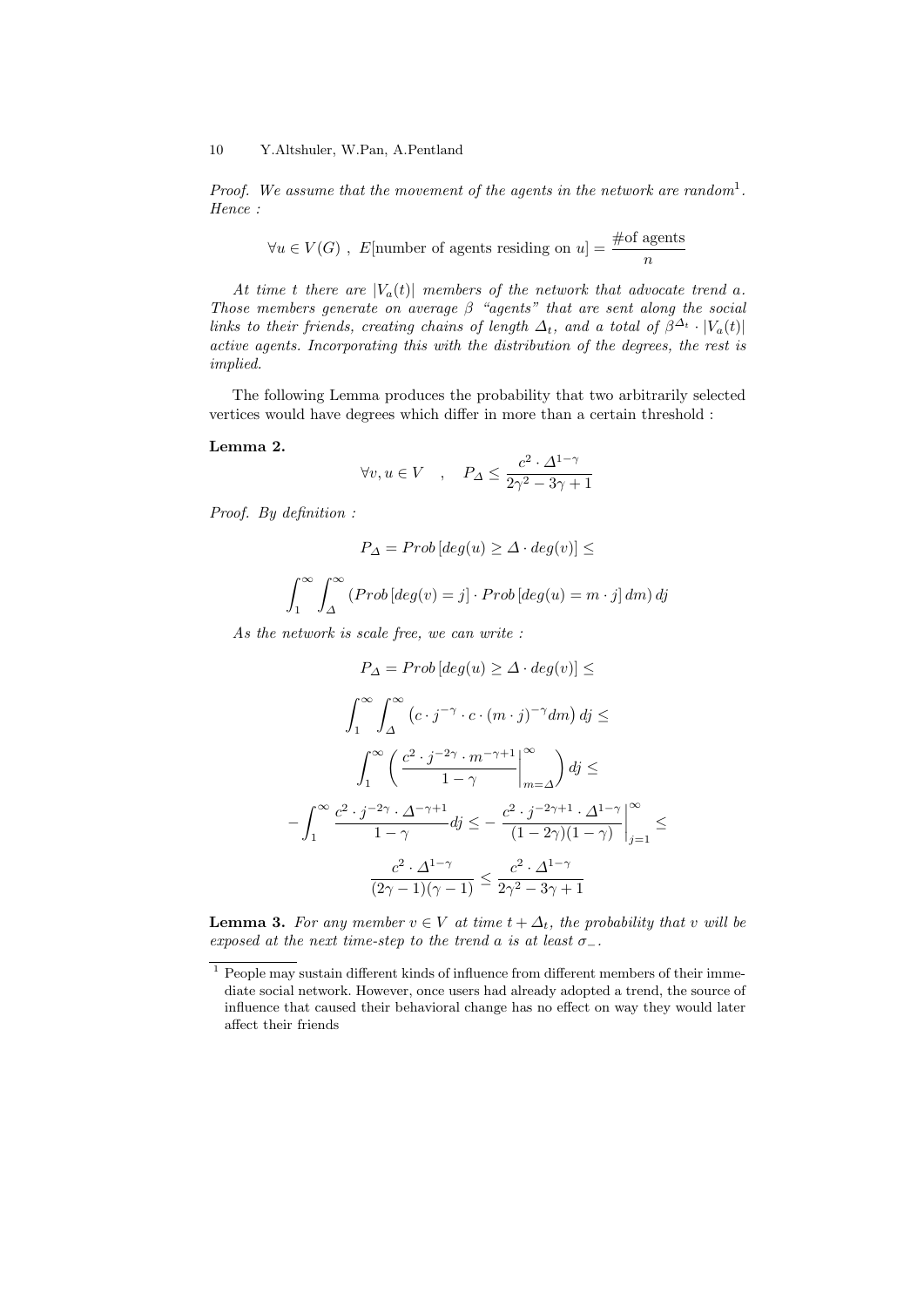*Proof.* The probability that an agent located on a vertex *u* such that  $(u, v) \in E$ *will move to v at the next time-step is*  $\frac{1}{deg(u)}$ . Therefore, remembering that *v* has  $\mathcal{N}_{v,a}(t)$  agents that resides in neighboring vertices in time *t*, the probability that *v will* not *be exposed to the trend at the next time-step is :*

$$
\left(1 - \frac{1}{deg(u)}\right)^{\mathcal{N}_{v,a}(t)}\tag{2}
$$

*Using the well known inequality*  $(1 - x) < e^{-x}$  *for*  $x < 1$ *, and taking into account Lemma 1, we can bound Equation 2 from above by :*

$$
\left(1 - \frac{1}{deg(u)}\right)^{\mathcal{N}_{v,a}(t)} \le e^{-\frac{\mathcal{N}_{v,a}(t)}{deg(u)}} \le e^{-\frac{deg(v)}{deg(u)} \cdot \frac{\beta^{\Delta_t} \cdot |V_a(t)|}{n}} \tag{3}
$$

*Using Lemma 2 we can further simplify Equation 3 as follows :*

$$
Prob\left[e^{-\frac{deg(v)}{deg(u)}\cdot\frac{\beta \Delta_{t-}|V_a(t)|}{n}} \le e^{-\Delta \cdot \frac{\beta \Delta_{t-}|V_a(t)|}{n}}\right] \ge (1 - P_{\Delta})\tag{4}
$$

*Therefore, the probability that a user will be exposed to the trend in the next time step is at least :*

$$
1 - e^{-\Delta \cdot \frac{\beta^{\Delta_t} \cdot |V_a(t)|}{n}} \cdot (1 - P_{\Delta})
$$

*which equals*  $\sigma$ <sup> $-$ </sup>.

We can now proceed to the calculation of  $P_{\rho-Trend}$ .

**Lemma 4.** *The probability that at time*  $t + \Delta_t$  *at least*  $\varepsilon \cdot n$  *members of the network have been exposed to a trend a by at least ρ of their friends is lower bounded as follows :*

$$
P_{\rho-Trend}(\Delta_t, \rho, \frac{|V_a(t)|}{n}, \varepsilon) \ge 1 - \Phi\left(\sqrt{n} \cdot \frac{\varepsilon - \tilde{P}_-}{\sqrt{\tilde{P}_-(1 - \tilde{P}_-)}}\right)
$$

*where :*

$$
\tilde{P}_{-} = e^{-\left(\frac{\Delta_t \cdot \sigma_{-}}{2} - \rho + \frac{\rho^2}{2\Delta_t \cdot \sigma_{-}}\right)}
$$

*and where*  $\Phi(x)$  *is the cumulative normal distribution function, defined as :* 

$$
\Phi(x) = \frac{1}{\sqrt{2\pi}} \int_{-\infty}^{x} e^{-\frac{1}{2}t^2} dt
$$

*and also provided that :*

$$
\rho < \Delta_t \cdot \sigma_-
$$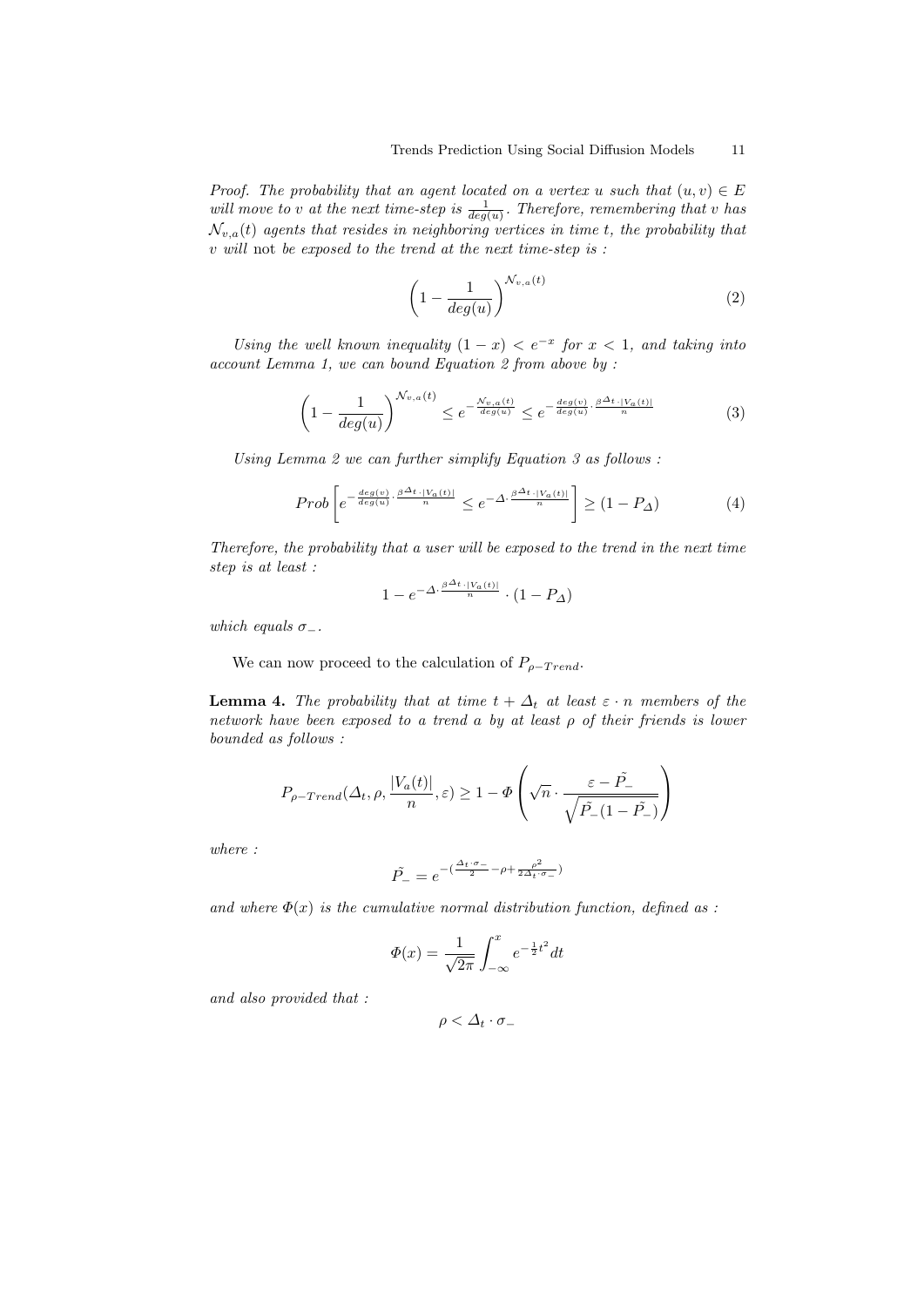*Proof. Using Lemma 3 we have a lower bound for the probability that a user v will be exposed to some trend a by an agent originated by one of the group of users that advocate the trend a at time t. This is in fact a* Bernoulli *trial with success probability of*  $\sigma$ <sup> $-$ </sup>.

*Denoting*  $X_n(t)$  *the number of times user v is being exposed to the trend a after t steps, we shall now use the negative variance* Chernoff *bound :*

$$
P[X_v(t) < (1 - \delta)t \cdot \sigma_-] < e^{-\delta^2 \frac{t \cdot \sigma_-}{2}}
$$

*Once selecting*  $\delta = 1 - \frac{\rho}{t \cdot \sigma_{-}}$  and for the entire lifespan of the trend (namely, *for*  $t = \Delta_T$  *we obtain the probability that a single (specific) member will be exposed to the trend a at least ρ times. For this, we shall first define :*

$$
\tilde{P_{-}} \triangleq P_{\rho-Trend}(\Delta_T, \rho, \frac{|V_a(t)|}{n}, n^{-1})
$$

*which by definition implies :*

$$
\tilde{P}_{-} = P[X_v(\Delta_T) < \rho] < e^{-(1 - \frac{\rho}{\Delta_T \cdot \sigma_{-}})^2 \frac{\Delta_T \cdot \sigma_{-}}{2}} < \\ e^{-(1 - 2\frac{\rho}{\Delta_T \cdot \sigma_{-}} + \frac{\rho}{\Delta_T \cdot \sigma_{-}})^2 \frac{\Delta_T \cdot \sigma_{-}}{2}} < e^{-(\frac{\Delta_T \cdot \sigma_{-}}{2} - \rho + \frac{\rho^2}{2\Delta_T \cdot \sigma_{-}})^2})
$$

*As the* Chernoff *bound requires that δ >* 0 *we should make sure that :*

$$
\rho < \varDelta_T \cdot \sigma_-
$$

*As we want to bound the probability that at least ε ·n of the network members are exposed to the trend at least ρ times, we shall use the above as a success probability of yet a second* Bernoulli *trial. As n is assumed to be large, the number of exposed members can be approximated using* Normal *distribution :*

$$
P_{\rho-Trend}\left(\Delta_T, \rho, \frac{|V_a(t)|}{n}, \varepsilon\right) \ge 1 - \Phi\left(\frac{\varepsilon \cdot n - n \cdot \tilde{P}_-}{\sqrt{n \cdot \tilde{P}_-(1 - \tilde{P}_-)}}\right)
$$

*and the rest is implied.*

Whereas Lemma 4 provides an estimation concerning the global outreach of trends in terms of exposure, it does not take into account the probability that users that are exposed to the trend by  $\rho$  of their friends, will actually adopt it. In order to do this, we need to incorporate *PLocal−Adopt* into Lemma 4, producing a combined bound for the global adoption of the trend.

**Proposition 1.** For any  $\Delta_t$ ,  $|V_a(t)|$ ,  $n, \varepsilon$ , the probability that at time  $t + \Delta_t$  at *least*  $\epsilon$  *portion of the network's users advocate the legitimate trend a is :* 

$$
P_{Trend,\rho}\left(\Delta_t,\rho,\frac{|V_a(t)|}{n},\varepsilon\right) = P_{Local}^{\varepsilon\cdot n} \cdot P_{\rho-Trend}\left(\Delta_t,\rho,\frac{|V_a(t)|}{n},\varepsilon\right)
$$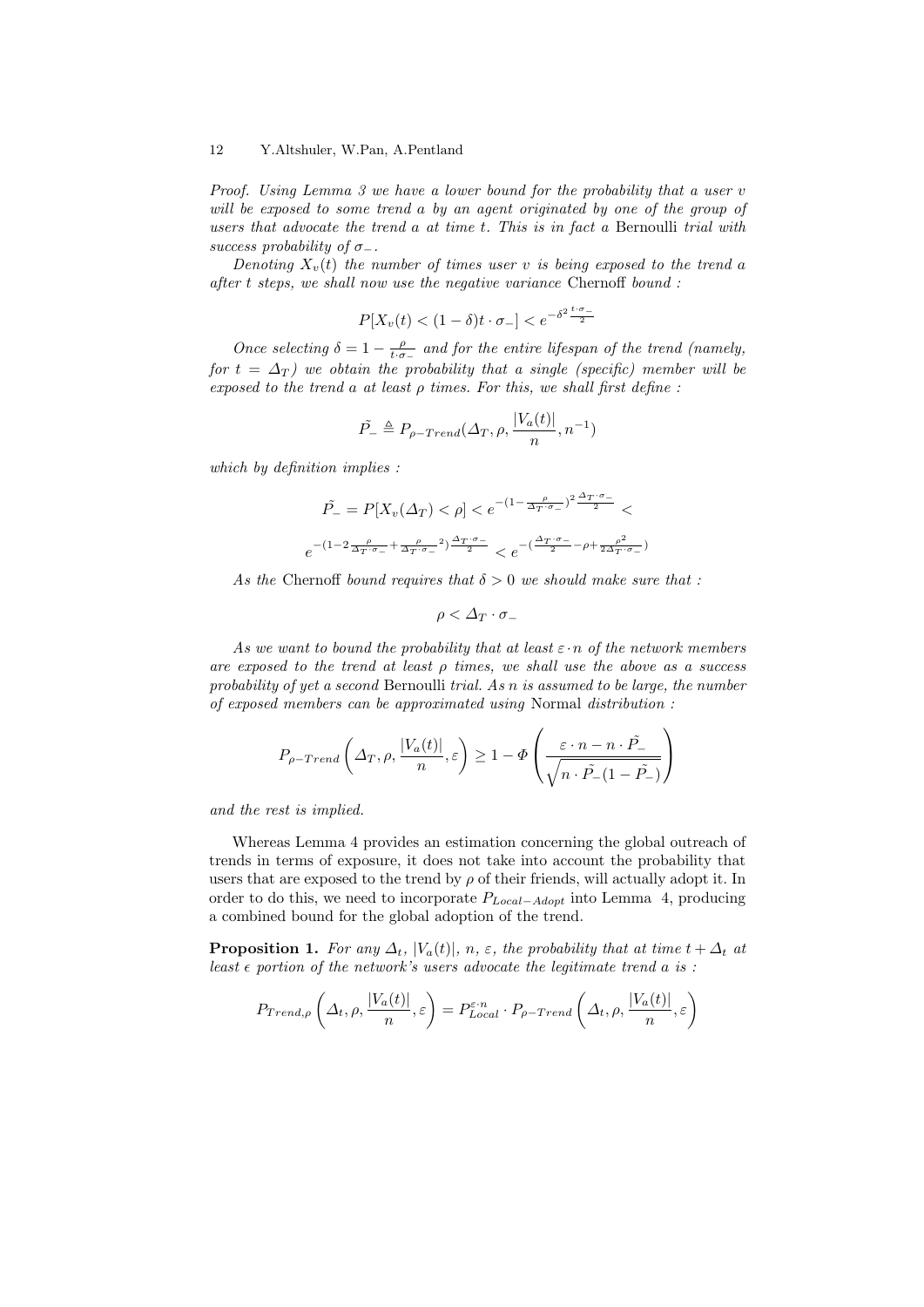Notice that  $\rho$  appears in the expression of Proposition 1 for mathematical reasons, and has no actual meaning. We omit the dependency of the expression on *ρ*, by finding the optimal value of *ρ* for every set of values of  $\varepsilon$ ,  $|V_a(t)|$  and  $\Delta_t$ , by assigning :

$$
P_{Trend}\left(\Delta_t, \frac{|V_a(t)|}{n}, \varepsilon\right) = P_{Trend, \rho}\left(\Delta_t, \rho_{opt_-}, \frac{|V_a(t)|}{n}, \varepsilon\right)
$$

And the rest is implied.

## **B Proof of Theorem 2**

Let us remind once again the local influence model that was shown in [16] to best approximate the behavior diffusion in real world social networks :

$$
P_{Local-Adopt}(a, v, t, \Delta_t) = 1 - e^{-(s_v + p_a(v))}
$$
\n(5)

We recall that  $s_v \geq 0$  captures the individual susceptibility of this member, and that  $p_a(v)$  denotes the *network potential* for the user *v* with respect to the trend *a*, and is defined as the sum of network agnostic "*social weights*" of the user  $v$  with the friends exposing him with the trend  $a$ :

$$
p_a(v) = \sum_{u \in \mathcal{N}_{v,a}} w_{v,u}
$$

(where  $\mathcal{N}_{v,a}$  is the overall group of users exposing *v* to the trend *a*).

Using Theorem 1 we can now construct a lower bound for the success probability of a campaign, regardless of the specific value of  $\rho$ :

**Theorem 2.** For every  $\Delta_t$ ,  $|V_a(t)|$ , *n*,  $\varepsilon$ , the probability that at time  $t + \Delta_t$  at least  $\epsilon$  portion of the network's users advocate the legitimate trend  $\alpha$  is :

$$
P_{Trend}\left(\Delta_{t}, \frac{|V_{a}(t)|}{n}, \varepsilon\right) \ge e^{-\varepsilon \cdot n \cdot \xi_{G} \cdot \xi_{N}^{Popt}} \cdot \left(1 - \Phi\left(\sqrt{n} \cdot \frac{\varepsilon - \tilde{P}_{-}}{\sqrt{\tilde{P}_{-}(1 - \tilde{P}_{-})}}\right)\right)
$$

where :

$$
\tilde{P}_{-} = e^{-\left(\frac{\Delta_t \cdot \sigma_{-}}{2} - \rho_{opt_{-}} + \frac{\rho_{opt_{-}}^{2}}{2\Delta_t \cdot \sigma_{-}}\right)}
$$

and where :

$$
\rho_{opt_{-}} \triangleq \underset{\rho}{\operatorname{argmin}} \left( e^{-\varepsilon \cdot n \cdot \xi_{G} \cdot \xi_{N}^{\rho}} \cdot P_{Trend}\left(\Delta_{t}, \frac{|V_{a}(t)|}{n}, \varepsilon\right) \right)
$$

and provided that :

$$
\rho_{opt-} < \Delta_t \cdot \sigma_-
$$

and where  $\xi_G$  denotes the network's *adoption factor* and  $\xi_N$  denotes the network's *influence factor* :

$$
\xi_G = e^{-\frac{1}{n} \sum_{v \in V} s_v}
$$

$$
\xi_N = e^{-\frac{1}{n} \sum_{e(v,u) \in E} (\frac{w_{u,v}}{|N_{v,a}|} + \frac{w_{v,u}}{|N_{u,a}|})}
$$